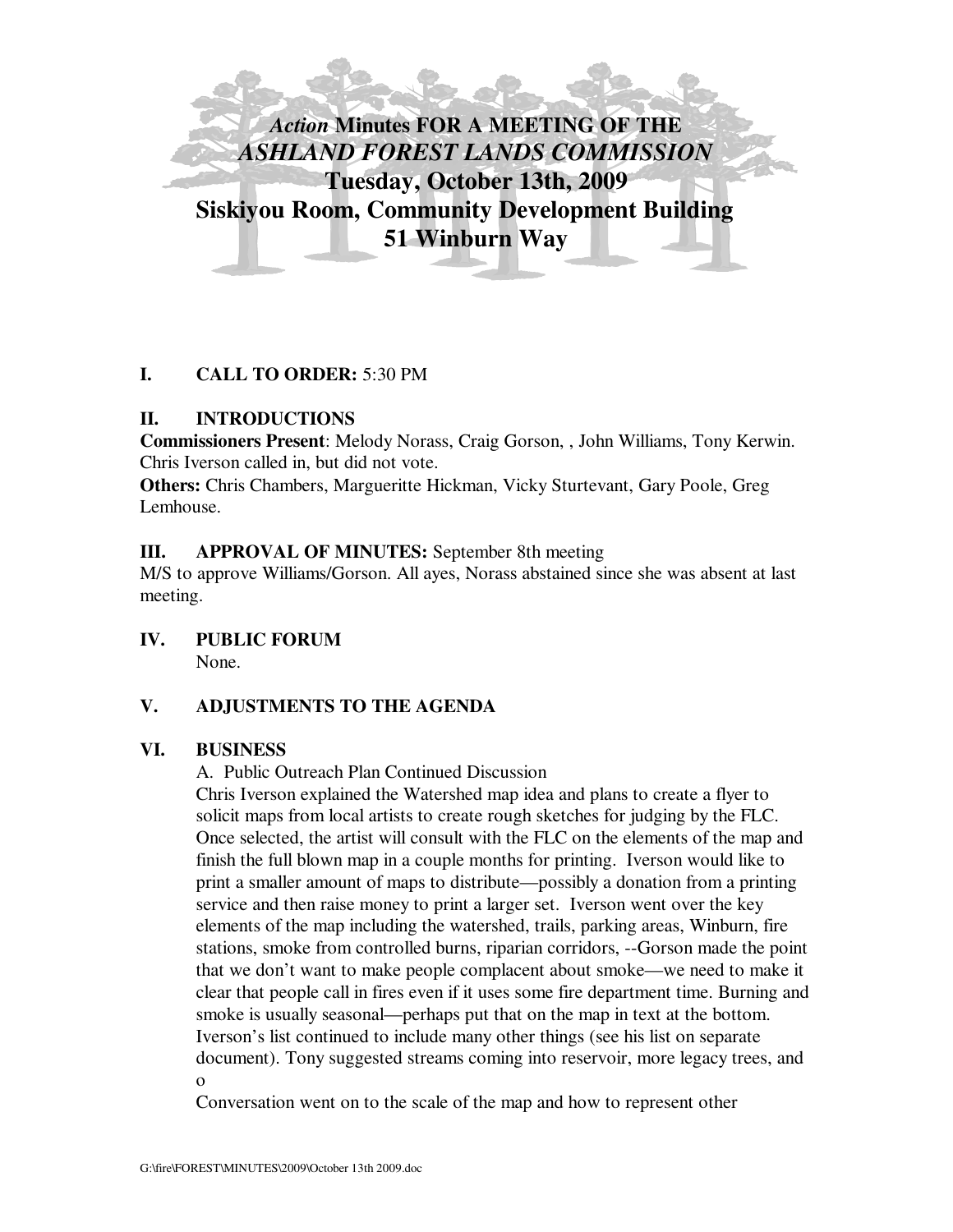landmarks like Emigrant Lake. Due to the artist's ability to show feature not to scale, it may be possible to show Emigrant Lakes while still featuring detail in the watershed. The group elected not to show the food co-op to avoid issues with businesses. Gorson suggested giving the artist something in return as a prize. Lemhouse suggested partnering with a service club to get sponsorship. All agreed that this would be a good idea. Gorson will bring the poster up with the high school arts group next week. Iverson will bring an example of a poster to the next meeting. Iverson suggested making the contest a City web page that can be advertised and eventually links added to the online map to get more info. Chambers said it would be no problem to do that.

Vicky Sturtevant explained her research and involvement with wildfire communities and education taking place about fire and forest issues. Vicky is working on Forest Service grant to find out how communities are creating programs to address forests and wildfire. She oversaw the creation of wildfire education kits, one of which Chambers brought to the meeting and is available for use in local schools. Vicky can serve as a local resource for the FLC and others on education and outreach issues. Chambers will let Laurie Hayden know about the kit.

### B. Input for Council Goal Setting Meeting in January

Lemhouse talked about the Council goals and values discussion. They want goals that are attainable in 12-24 months. One example that was brought up by Lemhouse and Navickas is a goal to complete a study on homelessness in Ashland. Copies are available on the City website and from Ann Seltzer at the City. Lemhouse also explained that Council is looking at how commission liaisons function. There are issues with whether or not the councilor is a voting or liaison member –which doesn't allow the councilor to even speak. An ex-officio status allows the councilor to speak as a participating member, but still with no vote. Gorse supports a more active role of the councilor liaison since the commission serves the council. Kerwin was comfortable with a non-voting role, but with the ability to give input. Williams agreed as well. Lemhouse will bring back a message in favor of ex-officio status for the Council liaison.

#### C. AFR Review & Update

Lemhouse reported that the Sec of Agriculture has remanded the decision back to the Forest Service to issue a Record of Decision in a relatively short timeframe. He is continuing to contact representatives locally and at the national level to keep the AFR process moving toward the decision, especially given the work that's been accomplished by the Commission and the partnership working on the multiparty monitoring effort.

Chambers gave an overview of the AFR multi-party monitoring plan, including the website at www.ashlandwatershed.org. He covered the National Forest